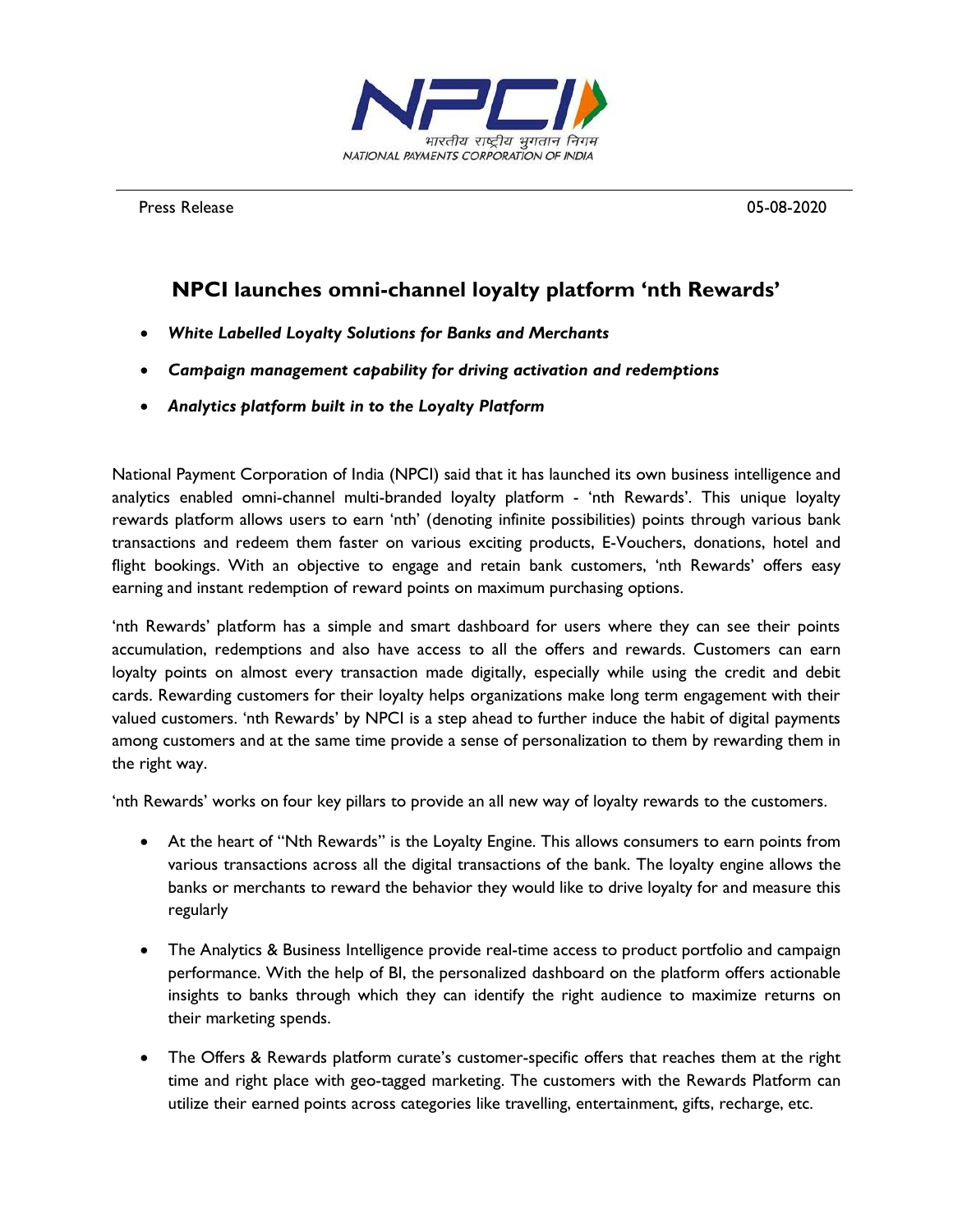The Campaign manager enables real time communication to consumers through SMS and email. It offers a user-friendly omni-channel campaign module to banks which can be easily created, designed and implemented with ease.

**Mr Murali Vaidyanathan**, **President** and **Country Head** of **Equitas Bank** said, "Banks need to engage with customers on a regular basis to build trust and understanding. In an age of distraction, retaining a customer requires customer satisfaction and value added services that build loyalty towards the bank. A good loyalty program would help us target the right customer at the right time. It would increase the stickiness of the customers and induce transactions. All possible transactions are rewarded, placed in one account and can be redeemed at the same place - this defines convenience at its best. Therefore, I would like to place my appreciation and my sincere thanks to NPCI for coming up with this loyalty reward program – nth rewards. I am sure that this will go a long way in creating consumer stickiness, increase transactions and create an ideal platform for both, the consumer and the institution."

**Mr Swapnil Jambhale, General Manager, TJSB Sahakari Bank said,** "Today consumers have more choice than they ever had before. Therefore, it becomes crucial for the banks to have programs that interact with their consumers in a way that makes them feel values & special. Loyalty programs are crucial to build this relationship with the customers by providing the right kind of rewards. Rather than focusing on individual products, the platform should focus on the customer, making the user journey seamless. Congratulations to NPCI on launching just such an omni-channel program – nth rewards. Its simplified commercial structure helps in defining products as well as provides incentives such as white labelling to deploy the program quickly and keep it cost effective."

**Mr. Kunal Kalawatia, Chief of Marketing, NPCI said,** "We are excited to launch 'nth Rewards' platform for Banks and Merchants. We believe our unique offering will provide banks and merchants to reward their consumers while paying digitally. Our focus at NPCI has always been on customers' convenience, and with 'nth Rewards'. We would like to recognize their loyalty and offer them a gamut of products and services to choose from. The loyalty platform would also help banks and merchants to better understand consumer behavior through which we can come up with more and more exciting deals and discounts well-suited for them".

The omni-channel platform aims to become a one stop shop for the bank which would help them retain and grow their customer base. The integration of nth Rewards with the bank system is seamless and secure with PCI-DSS compliance and developer friendly APIs, with an onboarding time of just 4 to 6 weeks. This can help banks save cost as well as man hours. The ready to use Platform can then be integrated in any existing website or app which reduces the go to market time without changing the customer journey or experience.

## **About NPCI**

**National Payments Corporation of India (NPCI)** was incorporated in 2008 as an umbrella organization for operating retail payments and settlement systems in India. NPCI has created a robust payment and settlement infrastructure in the country. It has changed the way payments are made in India through a bouquet of retail payment products such as [RuPay card,](https://www.npci.org.in/product-overview/rupay-product-overview) Immediate Payment Service [\(IMPS\),](https://www.npci.org.in/product-overview/imps-product-overview) [Unified Payments Interface \(UPI\),](https://www.npci.org.in/product-overview/upi-product-overview) [Bharat Interface for Money \(BHIM\),](https://www.npci.org.in/product-overview/bhim-product-overview) [BHIM Aadhaar,](https://www.npci.org.in/product-overview/bhim-aadhaar) [National](https://www.npci.org.in/netc)